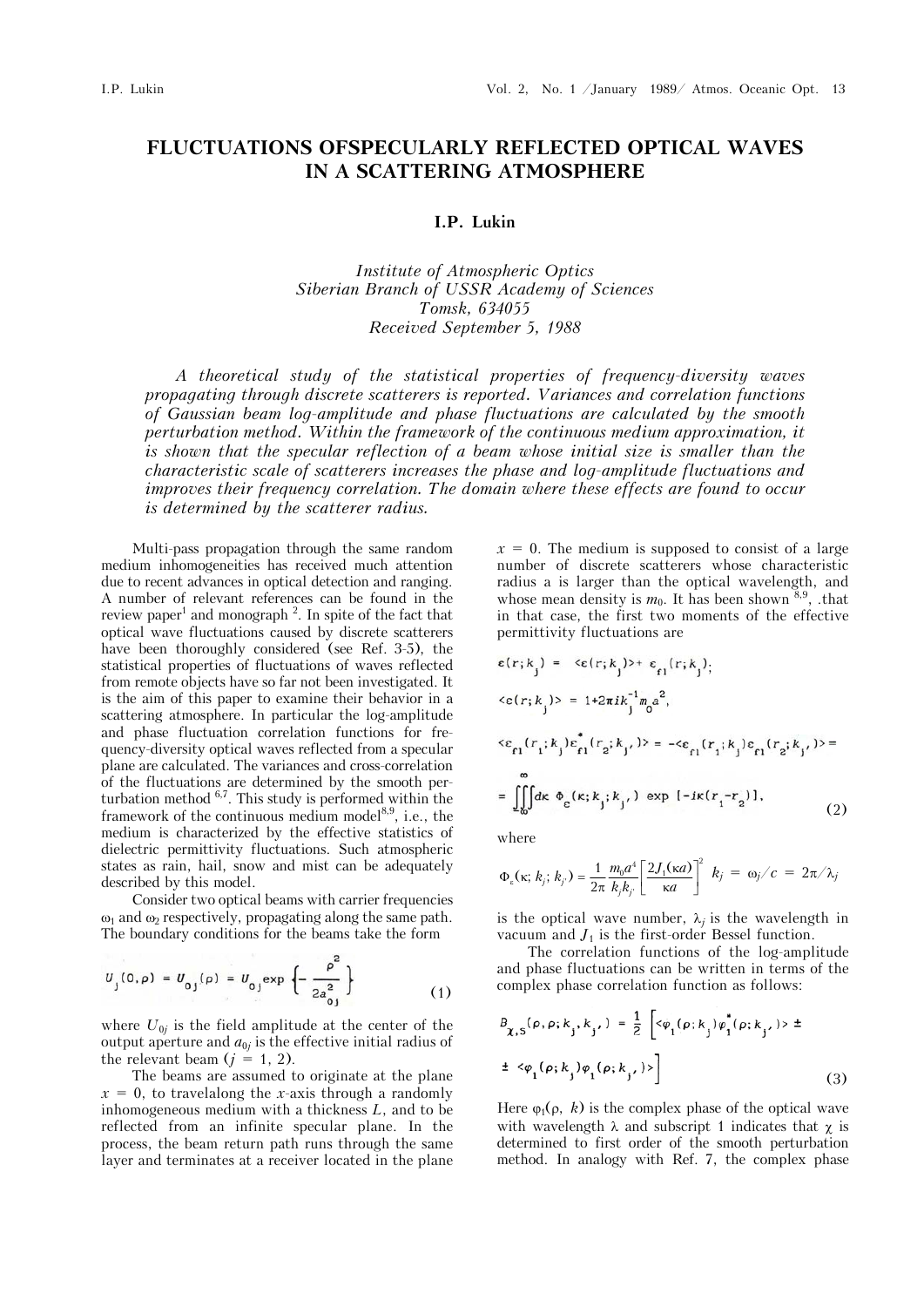correlation functions for Gaussian collimated beams defined by Eq. (1), propagating along a sounding path with small optical depths  $\tau$  of the scattering layer,  $\tau = \pi m_0 a^2 L$  < 1, take the form

$$
\langle \varphi_{1}(\rho; k_{j}) \varphi_{1}(\rho; k_{j'}) \rangle =
$$
\n
$$
\int_{\alpha}^{\alpha} \int_{\alpha} dx \int_{\alpha} dx \Phi_{\epsilon}(\kappa; k_{j}, k_{j'}) \kappa \times
$$
\n
$$
\int_{\alpha}^{\alpha} \int_{\alpha} dx \Phi_{\epsilon}(\kappa; k_{j}, k_{j'}) \kappa \times
$$
\n
$$
\int_{\alpha}^{\alpha} \frac{(2L-x)(\gamma_{j}^{*}, k_{j}^{*}, \gamma_{j}^{*}, k_{j'})}{2k_{j}k_{j}} k^{2} \int_{\alpha}^{\alpha} (\kappa | \gamma_{j}^{*}, \gamma_{j}^{*}, | \rho) + \exp\left[i \frac{(2L-x)(\gamma_{j}^{*}, k_{j}^{*}, \gamma_{j}^{*}, k_{j'})}{2k_{j}k_{j}} - (2L-x)k_{j}k_{j}^{*}, k_{j'}^{*}\right] J_{0}(\kappa | \gamma_{j}^{*}, \gamma_{j}^{*}, | \rho) + \exp\left[i \frac{(2L-x)k_{j}k_{j}^{*}, -x k_{j} \gamma_{j}^{*}}{2k_{j}k_{j}} - x^{2}\right] J_{0}(\kappa | \gamma_{j}^{*}, \gamma_{j}^{*}, | \rho) + \exp\left[i \frac{x(\gamma_{j}^{*}, k_{j}^{*}, \gamma_{j}^{*}, k_{j'})}{2k_{j}k_{j}} - x^{2}\right] J_{0}(\kappa | \gamma_{j}^{*}, \gamma_{j}^{*}, | \rho) \right],
$$
\n
$$
\langle \varphi_{1}(\rho; k_{j}) \varphi_{1}(\rho; k_{j'}) \rangle = \pi^{2}k_{j}k_{j} \int_{\alpha}^{\alpha} dx \int_{\alpha}^{\alpha} dx \varphi_{\epsilon}(\kappa; k_{j}, k_{j'}) \kappa \times
$$
\n
$$
\int_{\alpha}^{\alpha} \exp\left[-i \frac{(2L-x)(k_{j}, \gamma_{j}^{*} + k_{j} \gamma_{j'})}{2k_{j}k_{j}} - x^{2}\right] J_{0}(\kappa | \gamma_{j}^{*}, \gamma_{j}^{*}, | \rho) + \exp\left[-i \frac{(2L-x)k_{j}k_{j} \gamma_{j} + x k_{j} \gamma_{j}^{*}}{2k_{j}k_{j}} - x^{
$$

Here *L* is the distance from the transmitting aperture to the retroreflector:

$$
\gamma_{j} = \frac{1 + i\alpha_{j} x}{1 + 2i\alpha_{j} L} ; \quad \hat{\gamma}_{j} = \frac{1 + i\alpha_{j} (2L - x)}{1 + 2i\alpha_{j} L}
$$

$$
\alpha_{j} = 1 / (k_{j} a_{0}^{2}) ; \quad j = 1, 2
$$

Equations (4) were derived under the assumption that the effective dielectric permittivity fluctuations are given by Eqs.  $(2)$ . The analysis of Eqs.  $(3)–(4)$  shows that the correlation functions depend on three dimensionless parameters: the transmitter aperture Fresnel number  $\Omega_0 = k a_0^2 / L$ , the beam path configuration parameter  $\rho/a$ , and the parameter  $d = L/(ka^2)$ , which indicates the zone (near or far) in which the transmitter is located.

Consider reflection in the backward direction, i.e.  $p = 0$ ; for the limiting case in which the field is a plane wave  $(Q_0 = \infty)$  and  $d \gg 1$ . These conditions are valid, for example, for rain ( $a \propto 10^3$  m, with a typical value of  $k \approx 10^7 \text{ m}^1$ , when  $L \gg ka^2$  for paths longer than 100*m*. The variance of the log-amplitude fluctuations takes the form

$$
\sigma_{\chi}^{2} \left( \Omega_{0} = \omega \right) \simeq \pi m_{0} a^{2} L. \tag{5}
$$

This result is seen to be similar to the case where the plane wave travels along a one way path<sup>10</sup> of length  $L$ , i.e.  $2\sigma_{\text{row}}^2(\Omega_0 = \infty) = \sigma_{\text{g}}^2(\Omega_0 = \infty)$ . Equations (5) shows that the fluctuations of a plane wave propagating along a one-way path through a discrete scattering medium do not increase, unlike the situation for turbulent, atmospheric conditions<sup>1,2,7</sup>. Spherical wave propagation  $(Q_0 = 0)$  can be treated similarly, and we have

$$
\sigma_{\chi}^{2}(\Omega_{0} = 0) \approx 2\pi m_{0} a^{2} L = 4\sigma_{\chi\circ\omega}^{2}(\Omega_{0} = 0)
$$
 (6)

that is the log-amplitude fluctuations grow large if the wave is reflected from a plane mirror in a random inhomogeneous medium. It should be noted that for a one-way path<sup>10</sup>  $\sigma_{\text{row}}^2(\Omega_0 = \infty) = \sigma_{\text{row}}^2(\Omega_0 = 0)$ , while for the round-trip path  $\sigma_{\chi}^2(\Omega_0 = \infty) = \sigma_{\chi}^2(\Omega_0 = 0)$ . The phase fluctuation of the plane and spherical waves behave in the following way: in the near zone  $(d \le 1)$ , they are small compared to  $\sigma_{\chi}^2$ , while in the far zone  $(d \gg 1)$ ,  $\sigma_{\chi}^2(\Omega_0) \simeq \sigma_S^2(\Omega_0)$ . This relationship can be explained by the fact that for  $d \le 1$ , the scatterer casts a distinct geometric shadow on the receiver, while in the far zone, diffraction patterns are found to occur. It can readily be seen that in the far zone all fluctuation statistical characteristics of optical waves are mutually consistent.



Figure 1 depicts the variances of the log-amplitude and phase fluctuations along the axis of a collimated beam as a function of the diffraction size of the transmitting aperture for the case of reflection from an infinite plane mirror in a monodisperse scattering medium.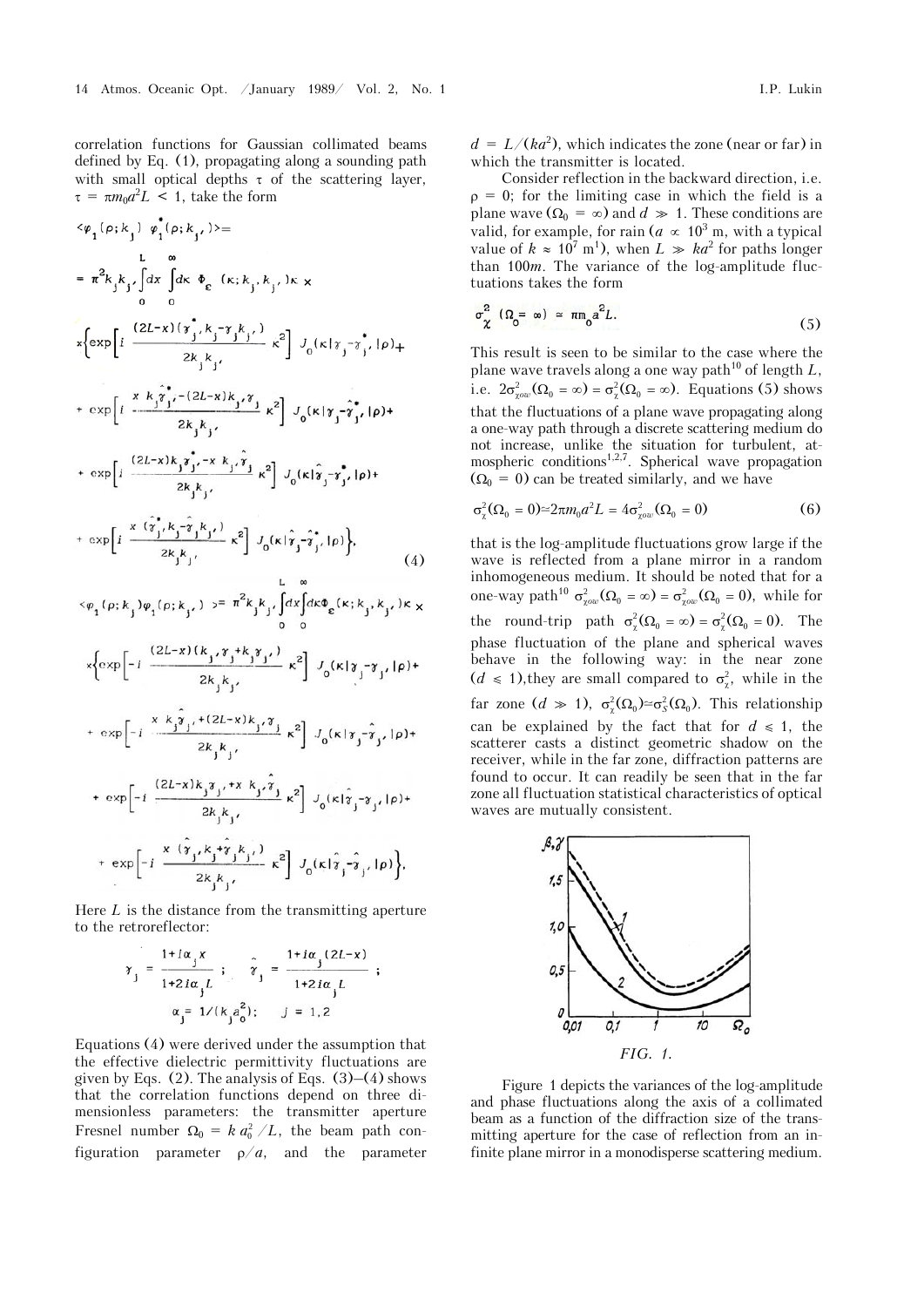$\beta = \sigma_s^2(\Omega_0) / \tau$  and  $\gamma = \sigma_\chi^2(\Omega_0) / \tau$  are represented by solid and dashed curves respectively; curve 1 correspond to  $d = 1$  and 2 to  $d = 100$ . Comparison with similar results obtained for a one-way  $path^{10}$  enable us to summarize the peculiarities of the case of under consideration: i) curves for  $\beta$  and  $\gamma$  become asymmetrical with respect to the point  $\Omega_0 = 1$ ; ii) the differences between the variances of the log-amplitude and phase fluctuations of the optical beam are smaller than for a one-way path; iii) a significant increase in beam fluctuations for small transmitting apertures  $(L \leq 10ka^2)$ appears.

It should be added that for a plane wave reflected from an infinite plane mirror in a discrete scattering medium the fluctuations do not increase (see Eq. (5)). However, they are not amplified for spherical waves (see Eq. (6)). This can be clarified by nothing that the shadow pattern on the receiver caused by discrete scatterers is a set of individual shadows because for the plane wave the shadows from forward and backward propagation coincide. In the case of spherical waves, each scatterer casts two shadows.

Considered below are the main differences between Gaussian beam parameter fluctuations in a discrete scattering medium and those in a turbulent atmosphere<sup>11</sup>. These differences are due to the fact that the correlation length  $L_{\varepsilon}$  of permittivity fluctuations in a scattering atmosphere is less than the radius of the first Fresnel zone ( $L<sub>k</sub><sup>2</sup>~a \ll (L / k)^{1/2}$ ), while in a turbulent atmosphere it is greater than the latter  $2,11$ ,  $L_{\varepsilon}^{T} {\sim} L_{0}{\gg} (L\; /\;k)^{1/2},$  where  $L_{0}$  is the e-external turbulence scale. It follows from the foregoing discussion that for  $L^T_* \gg (L \;/\; k)^{1/2}$  the permittivity fluctuations are completely correlated in the scattering volume of importance for beam propagation, while for  $L_{\rm s}^{\rm s} \ll (L \; / \; k)^{1/2}$ , the volume can be split into a set of separate uncorrelated domains.

For frequency-diversity plane waves and  $\rho = 0$ , the log-amplitude and phase fluctuation correlation functions are of the form

$$
B_{\chi, s}(k, \Omega) = B_{\chi, s}\left[\frac{k}{1-\Omega} \cdot \frac{k}{1+\Omega}\right] = B_{\chi, s}(k_1, k_2) =
$$
  
\n
$$
= \frac{\pi^2 k^2 L}{2(1-\Omega^2)} \int_{0}^{\infty} d\xi \int_{0}^{R} dx \Phi_{\varepsilon}(\kappa; \frac{k}{1-\Omega}, \frac{k}{1+\Omega}) \kappa \times
$$
  
\n
$$
\times \left\{ \cos\left[(2-\xi)\frac{\Omega L\kappa^2}{k}\right] \pm \cos\left[(2-\xi)\frac{L\kappa^2}{k}\right] +
$$
  
\n
$$
+ \cos\left[(\xi-(1-\Omega))\frac{L\kappa^2}{k}\right] \pm \cos\left[(1-\Omega(1-\xi))\frac{L\kappa^2}{k}\right] +
$$
  
\n
$$
+ \cos\left[(\xi-(1+\Omega))\frac{L\kappa^2}{k}\right] \pm \cos\left[(1+\Omega(1-\xi))\frac{L\kappa^2}{k}\right] +
$$
  
\n
$$
+ \cos\left[\xi \Omega \frac{L\kappa^2}{k}\right] \pm \cos\left[\xi \frac{L\kappa^2}{k}\right], \qquad (7)
$$

Here  $k = 2k_1k_2/(k_1 + k_2)$  is the wave number corresponding to the average wavelength in vacuum, and  $\Omega = (k_1 - k_2)/(k_1 + k_2) = (\lambda_2 - \lambda_1)/(\lambda_2 + \lambda_1)$  is the relative wave number difference. If  $\Omega = 0$ , i.e.  $k_1 = k_2$ , then  $B_{\gamma s}(k, \Omega) = \sigma_{\gamma, s}^2$ . The log-amplitude and phase fluctuation correlations  $b_{\chi,s}$  can be written as

$$
b_{\chi, \mathbf{s}}(k, \Omega) = B_{\chi, \mathbf{s}}(k_1, k_2) / \sqrt{[B_{\chi, \mathbf{s}}(k_1, k_1) B_{\chi, \mathbf{s}}(k_2, k_2)]^{1/2}}.
$$

For  $\Omega \leq d^{-1}$  their dependence on the parameter  $\Omega$  is of the form

$$
b_{\chi S}(k,\Omega) \approx 1 - \alpha d^2 \Omega^2, \tag{9}
$$

and for  $d^{-1} < \Omega < 1$ .

$$
b_{\infty}(k,\Omega) \sim (1\pm\Omega^2)/d^2\Omega^2.
$$

Here  $\alpha = 21,32$ .

Typically,  $d \gg 1$  for atmospheric routes. This results in a fast falloff in  $b_{\gamma S}$  as a function of  $\Omega$ , practically to zero, since for  $\Omega > d^{-1}$ ,  $b_{\gamma S}(k, \Omega) \approx 0$ . Thus, for round trip paths in a discrete medium the frequency correlation interval of plane wave log-amplitude and phase fluctuations is found to be  $\Omega_k \sim d^{-1} = ka^2/L$ . This result can be also obtained from the following considerations. The angular width of the domain important for scattering is of order  $\lambda/a$ ; hence, the path difference caused by scattering is of order  $L\lambda^2/a^2$ , and the relevant time delay is approximately  $L\lambda^2/ca^2$ . The frequency bandwidth is connected with the time delay by the uncertainty relation; thus,  $\Omega_k \sim ka^2/L = d^{-1}$ .



Figure 2 illustrates the calculated behavior of the normalized correlation function for frequency-diversity plane waves travelling through a monodisperse scattering atmosphere  $(d = 5)$ . Here solid and dashed curves 1 and 2 depict the log-amplitude and phase statistics respectively. The log-amplitude and phase fluctuation correlation functions for a round-trip path and a one-way path of length 2*L* are seen to be the same.

The foregoing treatment was applied to plane waves. Similar calculations can readily be carried out for